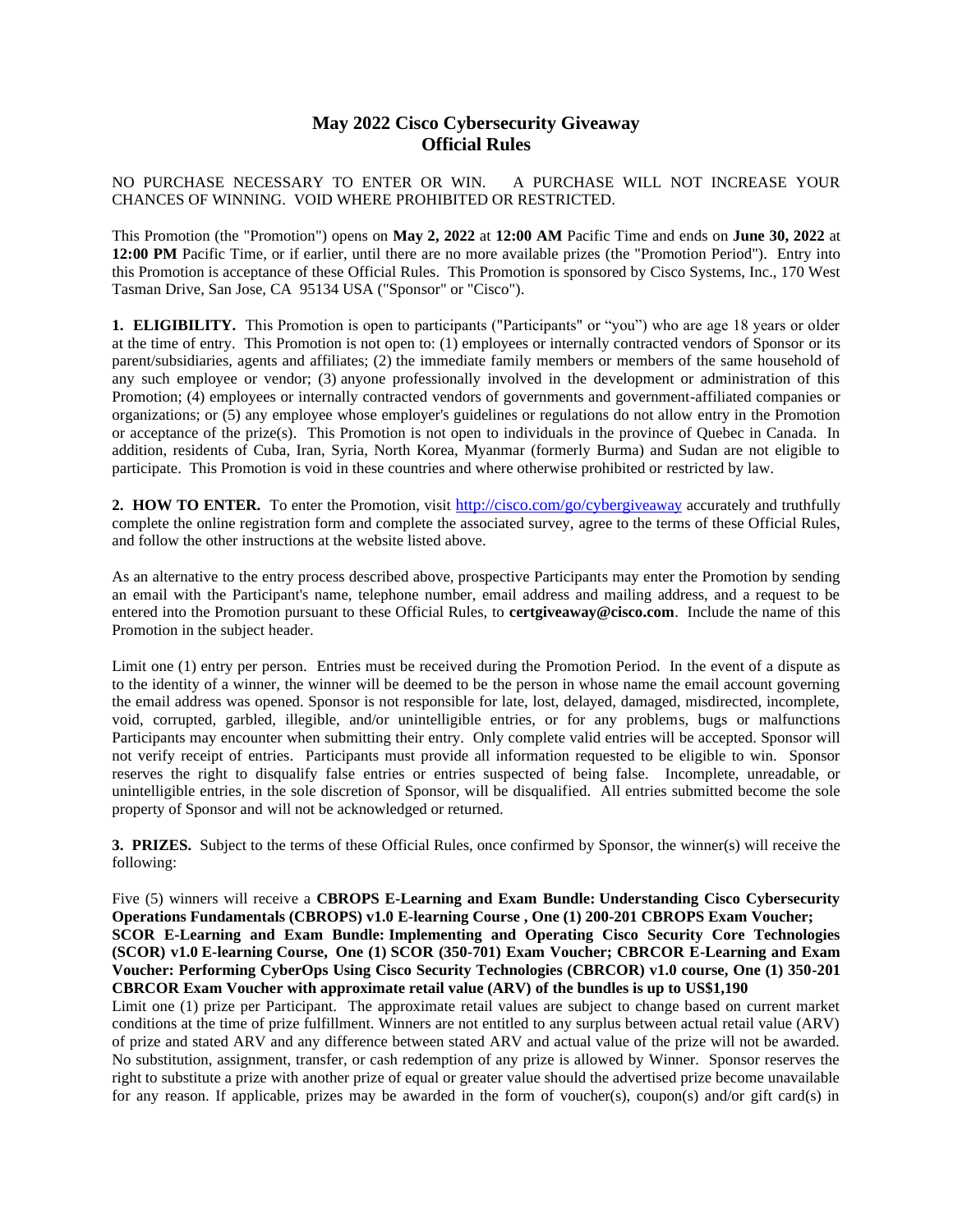Sponsor's sole discretion. If a potential winner is unable to participate in or accept the prize or any portion of the prize for any reason, Sponsor shall have no further obligation to such potential winner. Neither Sponsor nor any of its prize suppliers will replace any lost or stolen prizes, cards or certificates after being awarded to winners. In no event will Sponsor be responsible for awarding more than the stated number of prizes.

**4. SELECTION AND NOTIFICATION OF WINNER(S).** All eligible entries received during the Promotion Period above will be entered into a random drawing where the winner will be selected by a representative of Sponsor from among all eligible entries received. The drawing will be held a the end of the Promotion Period. Winners will be notified by phone, mail and/or email, at Sponsor's discretion. Sponsor's decision will be final in all matters. Odds of winning depend on the total number of eligible entries received by Sponsor.

At Sponsor's discretion, the potential winner(s) may be sent a declaration of eligibility / liability / publicity release ("Release"). Unless restricted by law, the potential winner(s) receiving such a Release will be required to complete, sign and return it within the time period specified therein. The prize may be forfeited and, in such case, an alternate potential winner may be selected in a random drawing from among the remaining eligible entries if a potential winner: (a) cannot be reached; (b) fails to obtain all signatures on the Release and to return the documents in a timely manner as required pursuant to these Official Rules; or (c) cannot accept or receive the prize for any reason.

**5. CONDITIONS**. This Promotion is subject to applicable federal, state and local laws. By participating in the Promotion, Participants agree: (a) to be bound by these Official Rules and the decisions of Sponsor, which shall be final and binding; and (b) to waive any right to claim ambiguity in the Promotion or these Official Rules, except where prohibited by law. Taxes, if any, are the sole responsibility of the potential winner; and the potential winner may be issued an IRS Form 1099 or other tax documentation for the ARV of any awarded prize. By participating in the Promotion, all Participants agree to release and hold harmless Sponsor and its Sponsor's directors, employees, officers, licensees, licensors and agents, and respective advertising and promotion entities and any person or entity associated with the production, judging, or administration of the Promotion (collectively, the "Released Parties"), from and against any and all rights, claims and causes of action whatsoever that they may have, or which may arise, against any of them for any liability for any matter, cause or thing whatsoever, including but not limited to any injury, loss, damage, whether direct, compensatory, incidental or consequential, to person, including death and damage to property, arising in whole or in part, directly or indirectly, from their acceptance, possession, use or misuse of a prize in the Promotion, or their participation in the Promotion, or their participation in any Promotion or prize related activity. Each potential winner acknowledges that the Released Parties have neither made, nor are in any manner responsible or liable for, any warranty, representation or guarantee, expressed or implied, in fact or in law, relative to any prize or the Promotion. Apart from manufacturer warranties (which may not be available in all geographies), all warranties are hereby disclaimed; and each potential winner will accept the Prize "AS IS." All costs and expenses, including support services, not specifically listed above as part of the prize, are solely the winner's responsibility.

None of the Released Parties are responsible for: (a) lost, late, misdirected, undeliverable, incomplete or indecipherable entries due to system errors or failures, or faulty transmissions or other telecommunications malfunctions and/or entries; (b) technical failures of any kinds; (c) failures of any of the equipment or programming associated with or utilized in the Promotion; (d) unauthorized human and/or mechanical intervention in any part of the submission process or the Promotion; or (e) technical or human error which may occur in the administration of the Promotion or the processing of entries.

Use of any automated entry device or software is prohibited. Sponsor reserves the right to disqualify any Participant it finds to be tampering with the entry process or the operation of the Promotion or violating these Official Rules, and reserves the right to cancel the Promotion should it suspect fraud or for reasons out of the control of Sponsor. Disputes regarding these Official Rules and/or this Promotion will be governed by the internal laws of California. CAUTION: ANY ATTEMPT TO DELIBERATELY DAMAGE OR UNDERMINE THE LEGITIMATE OPERATION OF THE PROMOTION MAY BE IN VIOLATION OF CRIMINAL AND CIVIL LAWS AND WILL RESULT IN DISQUALIFICATION OF SUCH PERSON FROM PARTICIPATION IN THE PROMOTION. SHOULD SUCH AN ATTEMPT BE MADE, SPONSOR RESERVES THE RIGHT TO SEEK REMEDIES AND DAMAGES (INCLUDING ATTORNEY FEES) TO THE FULLEST EXTENT OF THE LAW, INCLUDING CRIMINAL PROSECUTION.